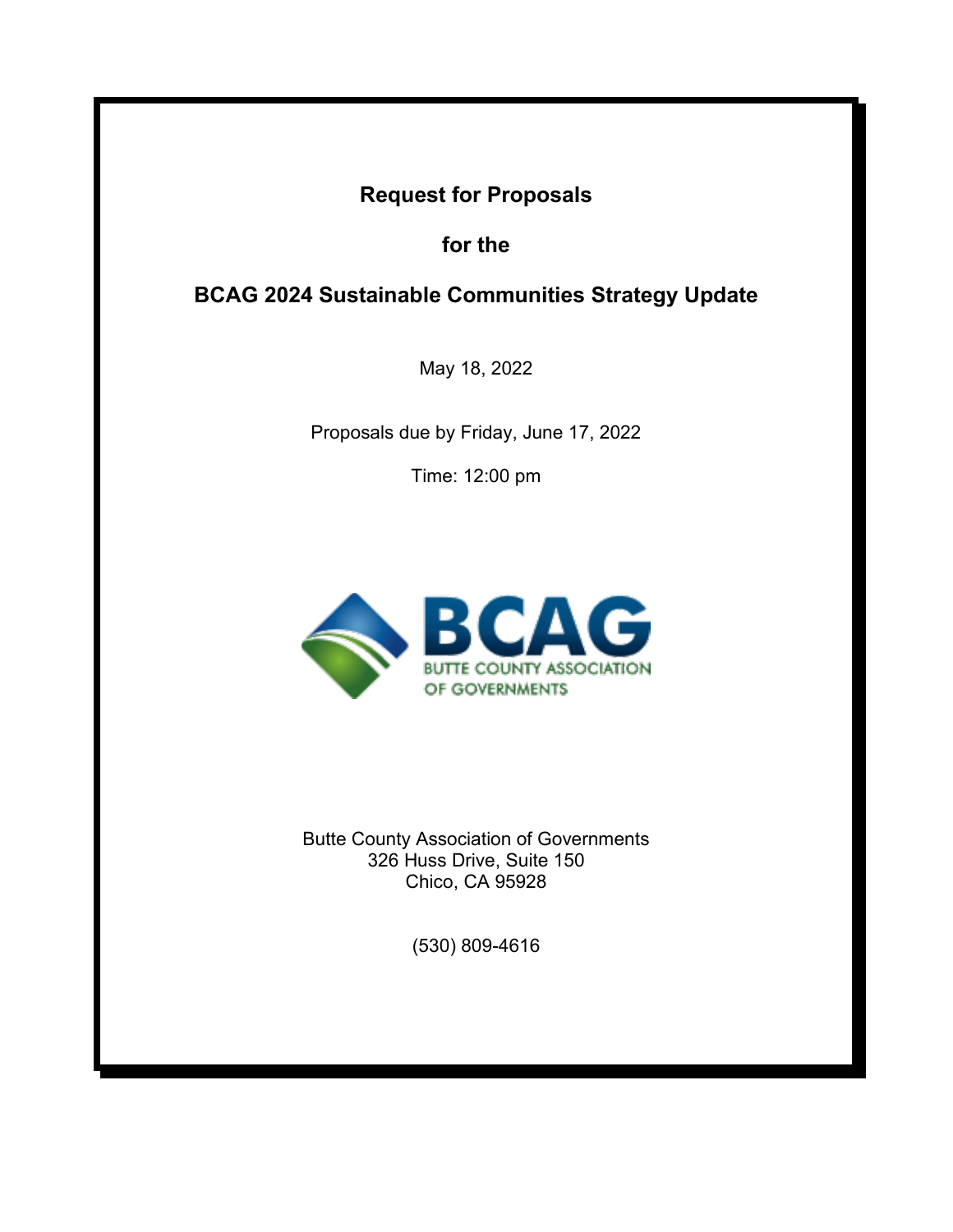## **Table of Contents**

| $\mathbf{I}$ . | <b>Purpose</b>                                                                                                                                                                                                                                                                                                                                                                                                                 | 4                                                                                               |
|----------------|--------------------------------------------------------------------------------------------------------------------------------------------------------------------------------------------------------------------------------------------------------------------------------------------------------------------------------------------------------------------------------------------------------------------------------|-------------------------------------------------------------------------------------------------|
| Ш.             | <b>Background</b>                                                                                                                                                                                                                                                                                                                                                                                                              | 4                                                                                               |
| Ш.             | <b>Related Project Information</b>                                                                                                                                                                                                                                                                                                                                                                                             | 5                                                                                               |
| IV.            | <b>Consultant Scope of Services</b>                                                                                                                                                                                                                                                                                                                                                                                            | 6                                                                                               |
| V.             | <b>BCAG Responsibilities</b>                                                                                                                                                                                                                                                                                                                                                                                                   | 6                                                                                               |
| VI.            | <b>Proposal Content Requirements</b><br>a. Introductory Letter<br>b. Office Location of Prime Consultant<br>c. Personnel, Qualifications, Experience and References<br>d. Subconsultants<br>e. Work Plan<br>f.<br><b>Project Schedule</b><br>g. Conflict of Interest Statement<br>h. Disadvantaged Business Enterprise (DBE)<br><b>Insurance Coverage</b><br>i.<br>j. Cost, Employee Hours and Rates<br>k. Title VI Compliance | 6<br>6<br>$\overline{7}$<br>$\overline{7}$<br>$\overline{7}$<br>7<br>8<br>8<br>8<br>8<br>8<br>9 |
| VII.           | <b>Proposal Submittal Conditions</b><br>Modification or Withdrawal of Proposal<br>1.<br>2.<br>Signature                                                                                                                                                                                                                                                                                                                        | 9<br>10<br>11                                                                                   |
|                | <b>VIII.</b> Rejection of Proposals                                                                                                                                                                                                                                                                                                                                                                                            | 11                                                                                              |
| IX.            | <b>Proposal Evaluation</b>                                                                                                                                                                                                                                                                                                                                                                                                     | 11                                                                                              |
| <b>X.</b>      | <b>Contract Award</b>                                                                                                                                                                                                                                                                                                                                                                                                          | 11                                                                                              |
| XI.            | <b>Contact Person</b>                                                                                                                                                                                                                                                                                                                                                                                                          | 12                                                                                              |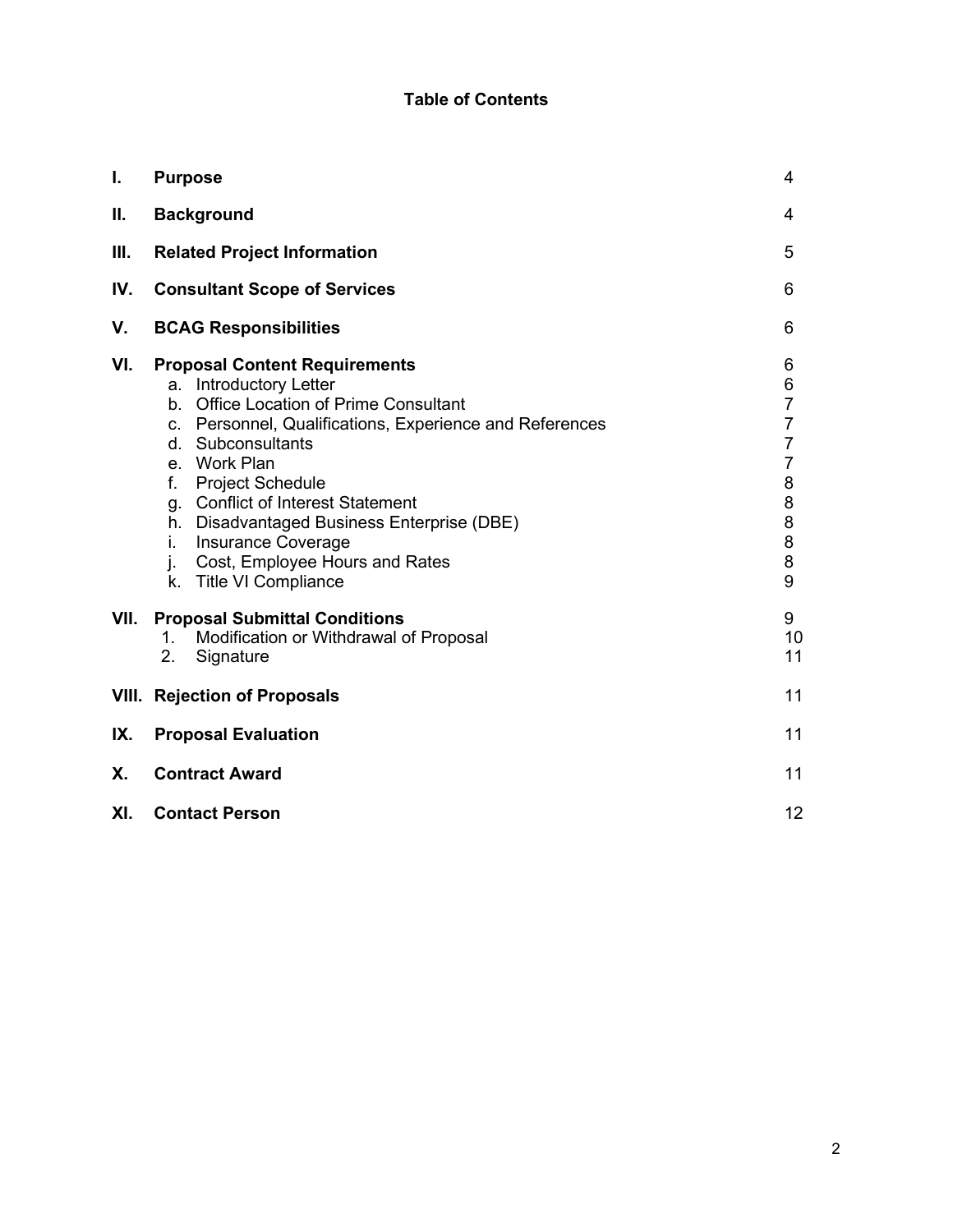## **ATTACHMENTS**

## **Proposal Required Attachments/Checklist:**

- $\Box$  Exhibit A Proposed Scope of Work
- $\Box$  Form 1 Equal Employment Opportunity Certification
- $\Box$  Form 2 List of Proposed Subcontractors
- □ Form 3 Public Contract Code Section 10162 Questionnaire
- □ Form 4 BCAG Non-Collusion Affidavit
- □ Form 5 Public Contract Code Section 10285.1 Statement
- $\Box$  Form 6 Certification Regarding Debarment, Suspension, Ineligibility and Voluntary
- $\Box$  Form 7 Lobbying Certification
- $\Box$  Form 8 Disclosure of Lobbying Activities
- □ Form 9 Proposer Certification Clauses and Proposal Signature Page
- □ Form 10 Consultant Proposal DBE Commitment
- □ Form 11 Current Client References
- □ Exhibit 10-H1 Cost Proposal (Separate Cover)
- □ Exhibit 10-K Consultant Indirect Costs
- □ Insurance Certificate
- $\sqcap$  W-9

## **Proposal Reference Information: (Not required with Proposal Submittal)**

Criteria for Evaluation of Proposal

Draft Contract

Exhibit 10–O2 – Consultant Contract DBE Commitment

Attachment A – Scope of Work (BCAG Expected)

Attachment B – Project Timeline (BCAG Expected)

Attachment I – Standard Insurance Requirements for Professional Services Contracts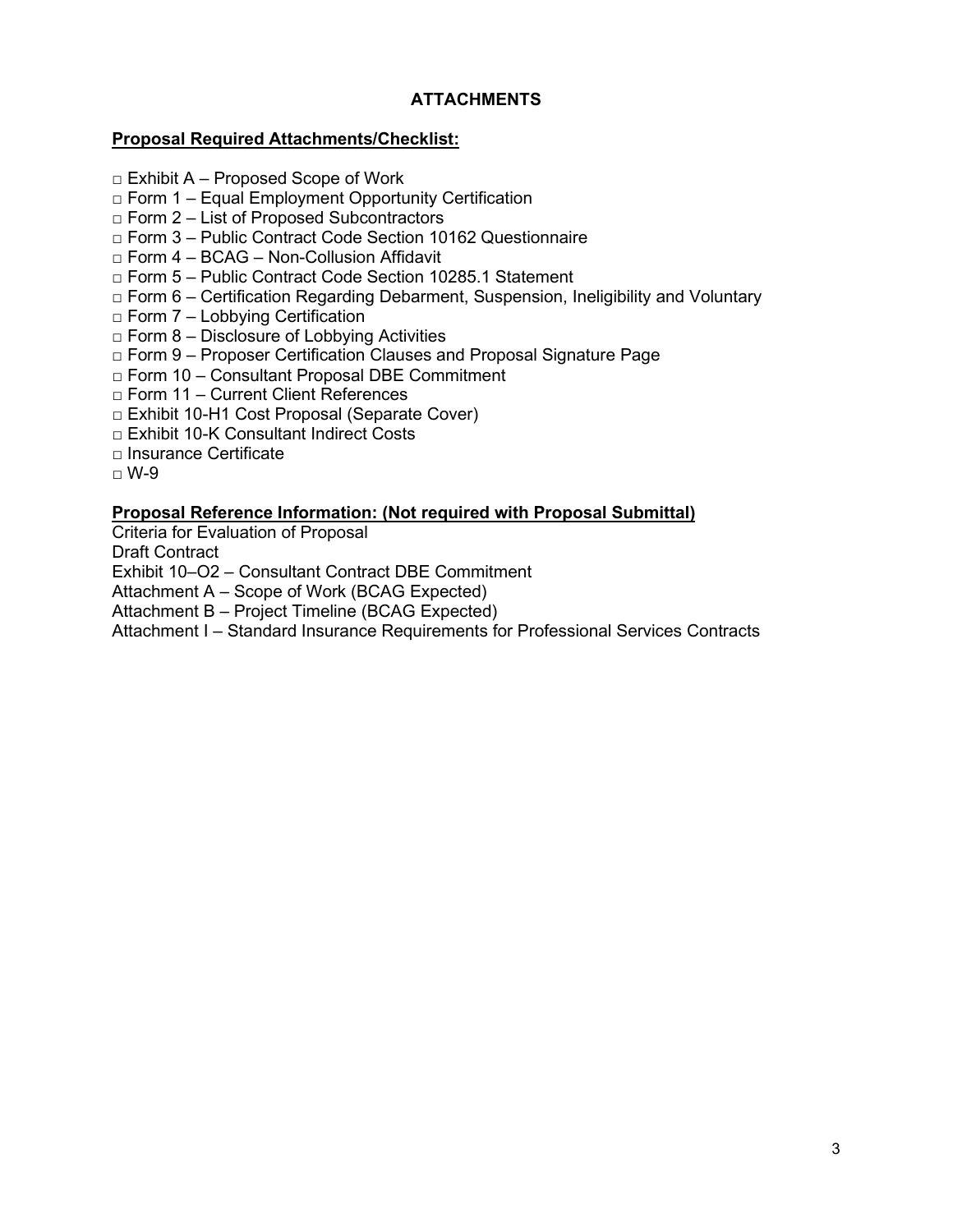### **I. Purpose**

The Butte County Association of Governments is seeking proposals from qualified consultant teams to complete the non-technical non-transportation modeling portion of the 2024 update of the BCAG Sustainable Communities Strategy (SCS). This includes assisting with public outreach, priority setting, determining preferred land use scenarios, and establishing key policies and strategies to meet BCAG's GHG reduction target established by California Air Resources Board (CARB). A separate RFP will be circulated to retain a qualified consultant to develop the required transportation demand modeling work associated with the 2024 RTP/SCS update.

The selected consultant must demonstrate exemplary project management skills coordinating with subconsultants, stakeholders, and have experience working with the California Department of Transportation (Caltrans). It is also strongly desired that the selected consultant team has experience preparing similar SCS plans, Regional Housing Needs Plans and General Plan Land Use and Housing Element updates.

#### **II. Background**

The Butte County Association of Governments (BCAG), as the state designated Regional Transportation Planning Agency (RTPA) and federally designated Metropolitan Planning Organization (MPO) and owner/operator of Butte Regional Transit (B-Line), is responsible for preparing all state and federally required transportation plans and programs necessary in securing transportation funding for highways, streets and roads, transit, bike and pedestrian facilities, and other modes. BCAG is the administrative and policy-making agency for the region's public transit service. B-Line is a consolidated transit system providing urban and rural fixed route service together with complementary paratransit service.

BCAG is required to update the RTP/SCS every four years. BCAG's last RTP/SCS was adopted by the BCAG Board on December 11, 2020. The 2024 update will be adopted by the BCAG Board of Directors in December 2024. BCAG is seeking a qualified consultant team to assist with key SCS tasks (identified in Attachment A) including public outreach, priority setting, determining preferred land use scenarios, establishing key policies and strategies to meet BCAG's GHG reduction target established by California Air Resources Board (CARB), and other key tasks to result in an updated SCS that meets state requirements.

In September 2008, SB 375, also known as the Sustainable Communities and Climate Protection Act of 2008 was enacted by the state of California. SB 375 prompts regions to reduce greenhouse gas (GHG) emissions from passenger vehicles through the coordinated planning of long-range transportation plans. The legislation requires all Metropolitan Planning Organizations (MPO) in California to develop a Sustainable Communities Strategy, which meets regional passenger vehicle GHG emissions targets, as an additional element of their regional transportation plans. SB 375 also links the Regional Housing Needs Allocation (RHNA) and RTP/SCS processes to better integrate housing, land use, and transportation planning. Integrating both processes help ensure that the state's and region's housing goals are met.

In July 2021, Assembly Bill 140 was enacted by the state of California providing \$600 million in state and federal funds to accelerate progress towards state housing goals and climate commitments. Named "REAP 2.0", this program provides \$500 million in funding to MPOs to accelerate infill housing development, reduce Vehicle Miles Traveled (VMT), increase housing supply at all affordability levels, affirmatively further fair housing, and facilitate the implementation of adopted regional and local plans to achieve these goals. The draft guidelines released in March 2021 by the California Department of Housing and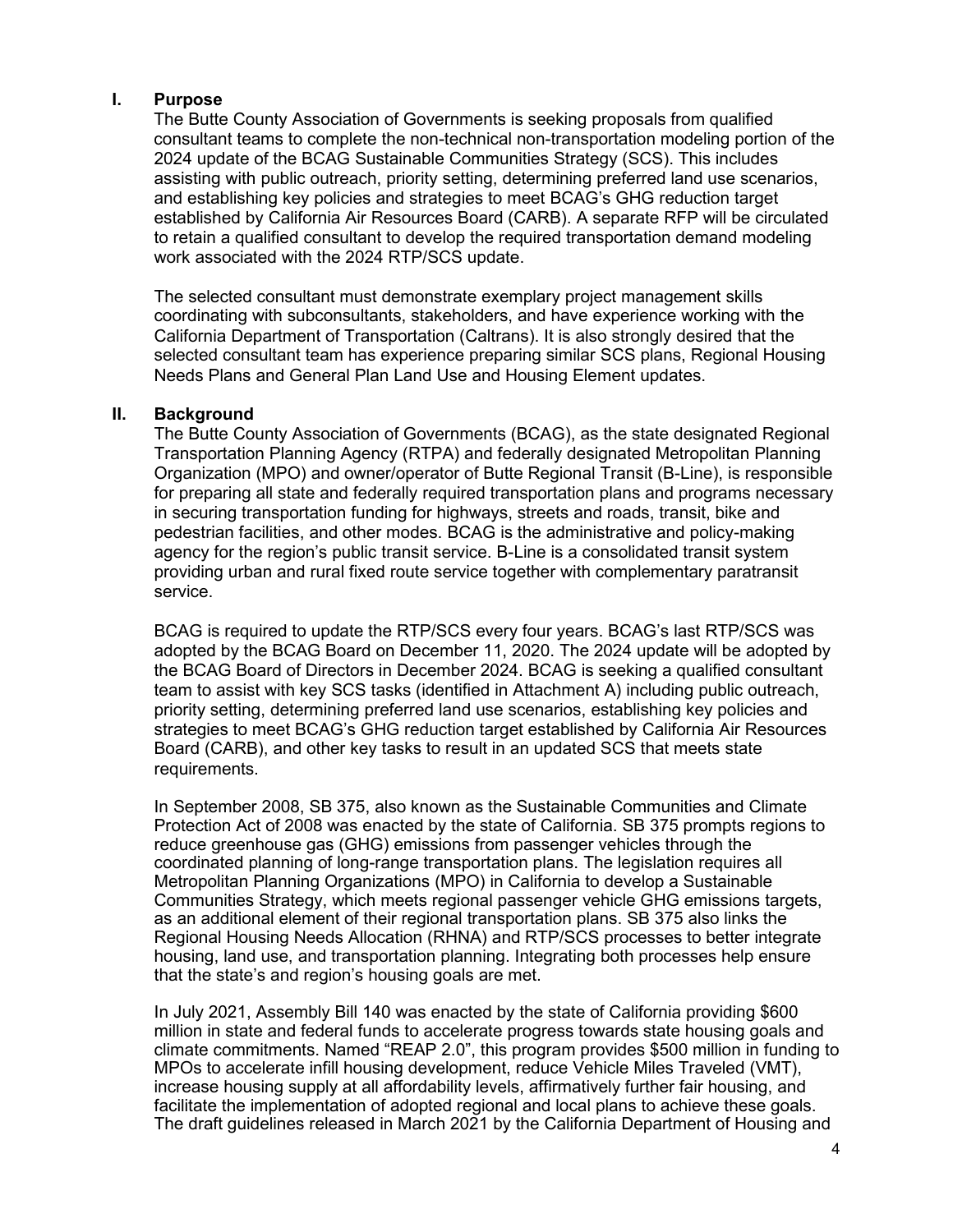Community Development (HCD) [\(https://www.hcd.ca.gov/regional-early-action-planning\)](https://www.hcd.ca.gov/regional-early-action-planning) identify an outreach process to be completed by MPOs using the 10% "Advance Application" funding that results in a list of transformative projects and activities to be included in the full REAP 2.0 application. This outreach process and project ranking process are included as Tasks 2 and 3 in "Attachment A, Scope of Work", and are expected to result in projects and activities that will be included in the full REAP 2.0 funding application (to be prepared separately by BCAG staff) as well as 2024 SCS update. For further information on REAP 2.0, see [https://www.hcd.ca.gov/regional-early](https://www.hcd.ca.gov/regional-early-action-planning)[action-planning.](https://www.hcd.ca.gov/regional-early-action-planning)

### Roles and Responsibilities

- **Project Consultant: Lead and conduct the required outreach and priority setting and** complete draft and final Summary Report. Coordinate with BCAG staff to gather/develop the required data to consider in preparing the SCS. Develop land use, housing, and transportation scenarios, strategies, policies, and implementation actions for the SCS. Coordinate with BCAG staff, land use model consultant, travel model consultant, BCAG advisory committees, and CARB in the development of the SCS. Prepare draft and final SCS documents for incorporation into RTP, approval by BCAG Board, and submittal to CARB for approval.
- BCAG Staff: Oversee the development of the Regional Transportation Plan and the required elements (Policy, Action, Financial, and SCS) and environmental document, as well as consultants working on the project. In addition, BCAG staff will be preparing several specific products related to the SCS, which include: a 2020 SCS Progress Report, the BCAG Regional Growth Forecasts (2022-2045), and the CARB required Technical Methodology. BCAG staff will also complete the full REAP 2.0 funding application and include the transformative planning and implementation projects that result from Tasks 2 and 3 of Attachment A Scope of Work.
- Land Use Model Consultant (Chico State): Oversee the land use allocation model, associated datasets, and output metrics. Develop base year (2022) land use utilizing the most up-to-date information available. Prepare the forecasted allocations for each scenario provided input from the Project Consultant and BCAG staff. Provide output metrics from the land use model for use by Project Consultant for the quantification of land use model results. Provide base and forecasted land use model results for travel model inputs.
- Travel Demand Model Consultant (TBD): Oversee the travel demand model, associated datasets, off-model calculations, and output metrics. Develop base year (2022) regional travel model utilizing the most up-to-date information available. Prepare forecasted travel demands utilizing scenario information from the land use model and strategies related to the transportation network. Prepare off-model calculations, as needed, for those strategies which cannot be included in the model. Provide output metrics from the travel demand model for use by Project Consultant for the quantification of travel results associated with each scenario.

Funding in the amount of **\$340,000** is available for consultant related work.

## **III. Related Project Information**

Following is information related to the project:

- BCAG staff will administer the contract and submit quarterly reports, progress reports, final reports, and invoices to HCD and Caltrans.
- All final approvals for documents and work products generated as a result of this contract will be made by BCAG.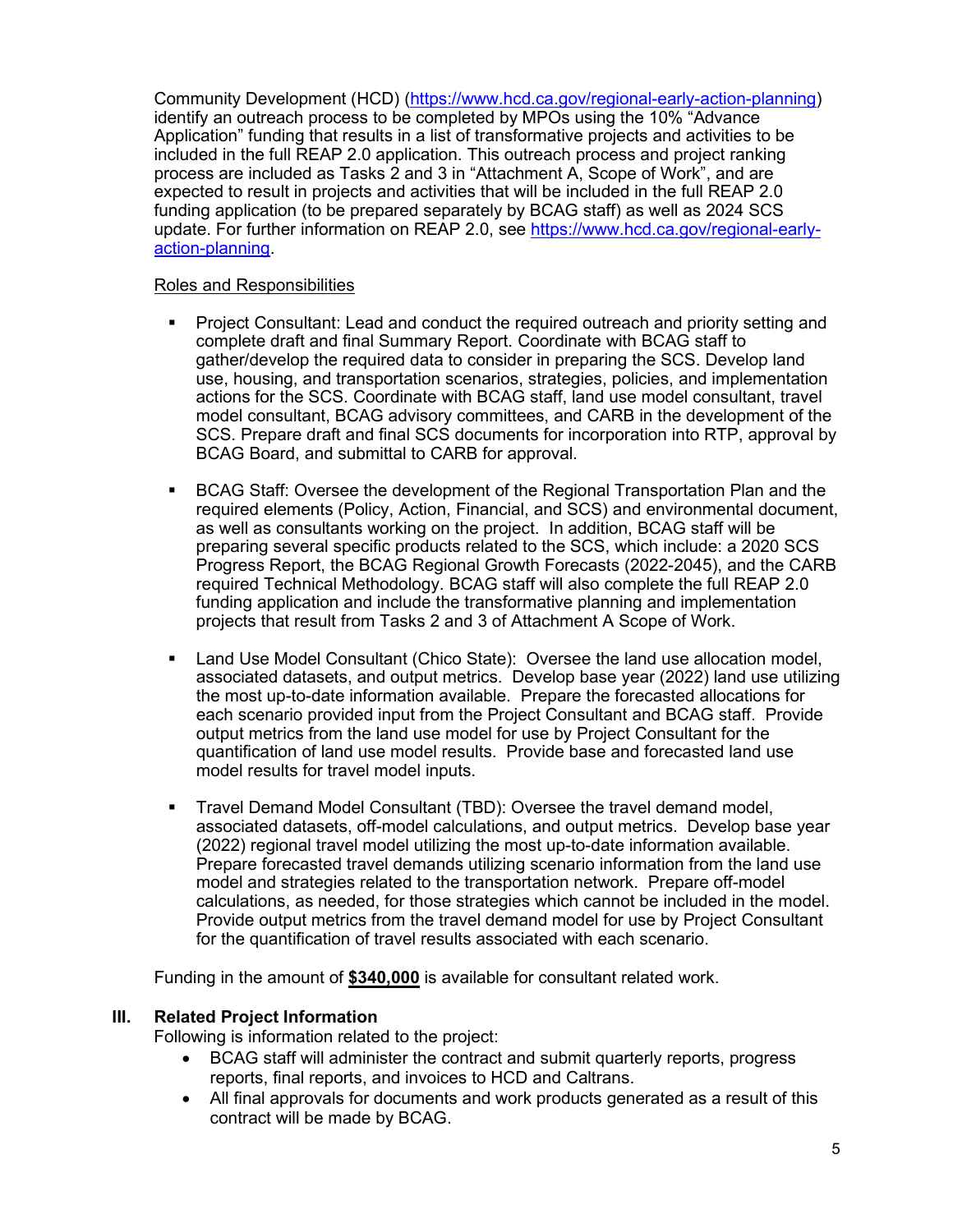• BCAG has secured necessary funding and can begin work immediately upon consultant selection and contract execution.

## **IV. Consultant Scope of Services**

The services consist in general, of performing key activities associated with preparing the 2024 SCS update and conducting outreach to develop a priority list of projects for the full REAP 2.0 funding application (to later be completed by BCAG) and incorporation into the 2024 SCS update. Elements and tasks to be prepared or performed by the consultant are included in the Proposal References Information section as Attachment A Scope of Work. These include:

- Consultant kickoff meeting
- Bi-weekly conference calls
- Monthly invoice reports
- Initial community outreach and priority setting
- Administration of surveys and summarized results
- Draft and final initial community outreach and priority setting summary report
- SCS public outreach and coordination
- Gathering necessary data
- Developing scenarios and strategies for land use, housing and transportation
- Identifying policies and implementation actions for preferred scenario
- Quantifying results
- Performing social equity analysis
- Draft and final Sustainable Communities Strategy
- Preparing materials and presenting at Board, Council, Committee and other meetings

## **V. BCAG Responsibilities**

- Administer the contract and submit quarterly reports, progress reports, final reports, and invoices to Caltrans and HCD.
- Provide any data and existing studies that BCAG has performed to date relating to the project
- Manage the delivery and review of each work product
- Maintain a website page at [www.bcag.org](http://www.bcag.org/)
- Pay all consultant invoices

Caltrans will:

• Provide relevant information (if any) for development of project.

## **VI. Proposal Content Requirements:**

Consultants interested in providing the scope of services must submit a proposal by the deadline date and time defined in this RFP. At a minimum, the following information should be included in the proposal, as actual selection will be based on careful consideration of all pertinent data provided.

**a. Introductory Letter:** A letter describing the firm's interest in providing the scope of services for the project. Indicate the name of the firm submitting the proposal and the name of an individual to contact if further information is desired. This letter should contain a statement of the consultant's basic understanding of the project and be based on existing information available in the Request for Proposal, available documents, and from applicable regulations or requirements. This letter should also contain an expression of the consultant's interest in the work, a statement regarding the qualifications of the consultant to do the work, and any summary information on the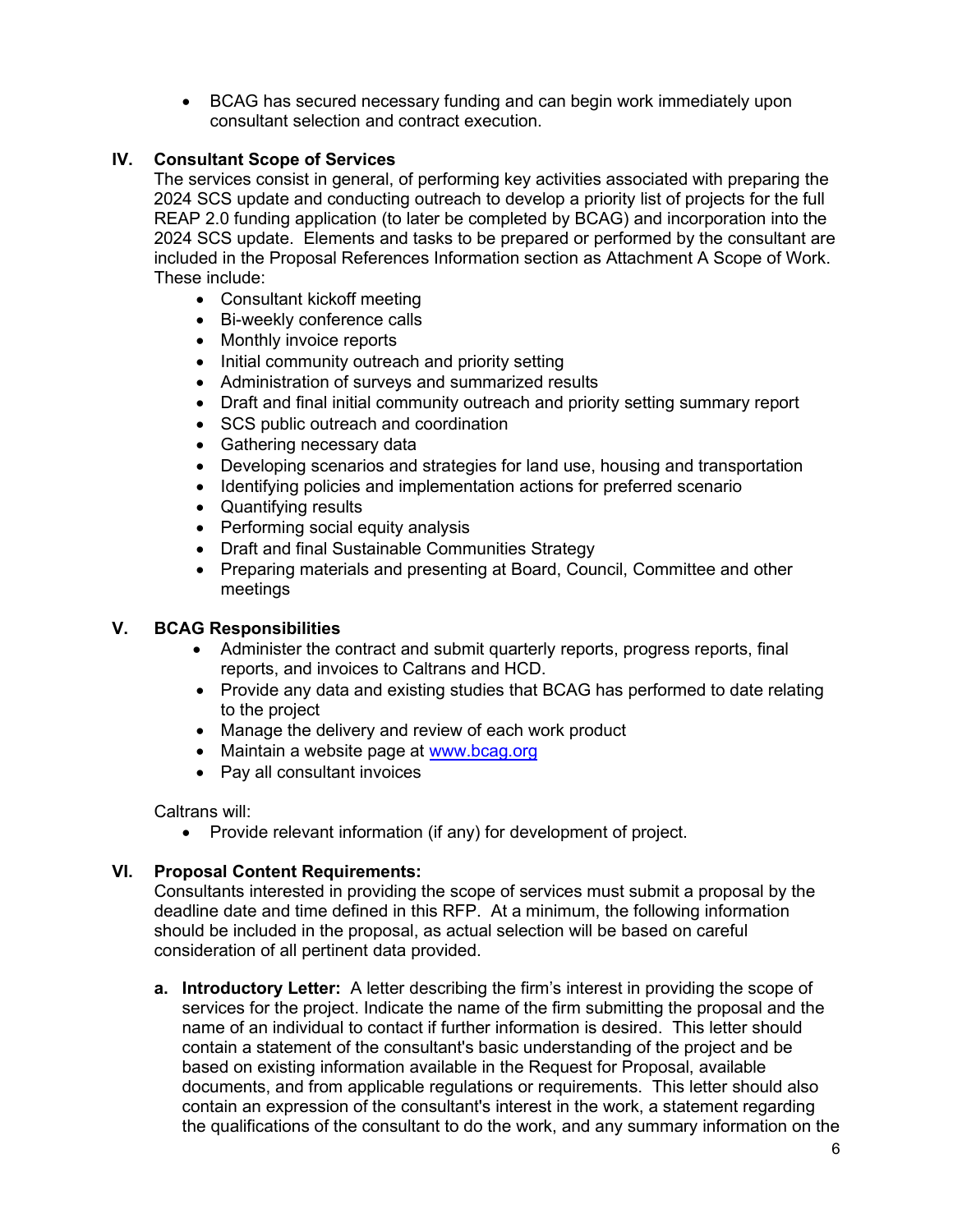project team or the consultant that may be useful or informative to BCAG. The introductory letter should explain how the prime consultant is qualified to manage the project.

Along with the introductory letter, the consultant should indicate his/her acceptability of the terms and conditions of the standard consultant services agreement contained in the proposal attachments. Any proposed deviations and modifications to the agreement should be noted, with reasons given, in the introductory letter for review by BCAG. Changes to the agreement may not be considered by BCAG once selection has been made.

- **b. Office Location of Prime Consultant:** The consultant must state where the primary office work is to be accomplished.
- **c. Personnel, Qualifications, Experience and References:** Include organizational chart for proposed team(s) and identify the key individuals, including subconsultants, who are proposed to be part of the team along with their qualifications and experience as related to the project. Experience on similar rail studies is highly desired. Describe the responsibilities of key team members and how the team will interact. Explain how the project team will be managed and techniques that will be used to keep the project on schedule. The information should include the expected amount of involvement and time commitment of each of these individuals on the project. The proposal must identify the proposed team members' current work commitments to other projects or activities in sufficient detail to indicate that the organization and all of the individuals assigned to the proposed project will be able to meet the schedule outlined in the proposal for project. Any change in key personnel after the award of the project must be approved by BCAG before the change is made.

References must be included on Form 11 and include similar projects that proposed key staff have completed. References will be contacted as part of the selection process. In the Proposal, also provide additional reference information including the following information:

- Client's (reference) name
- Agency/organization name
- Proposed staff role on project
- Telephone number, street address, city, state, zip code
- Brief description of service provided
- Service dates
- Service value/cost
- **d. Subconsultants:** If subconsultants are to be used, the prospective consultant must include in the proposal, a description of the work to be done by each subconsultant. The consultant must also submit Form 2 List of Proposed Subcontractors. All subcontracts must be approved by BCAG, and no work shall be subcontracted without the prior written approval of BCAG. It is expected that the discussion of subconsultants will also include experience and references to similar types of work. It is encouraged for local consulting firms to be contacted and included for portions of work that can be performed locally within Butte County.
- **e. Work Plan:** The work plan will ultimately become part of the contract and will serve as the basis for developing Exhibit A Proposed Scope of Work for the contract. The work plan is expected to contain a specific and straightforward discussion of the consultant's understanding of the development of the requested services. The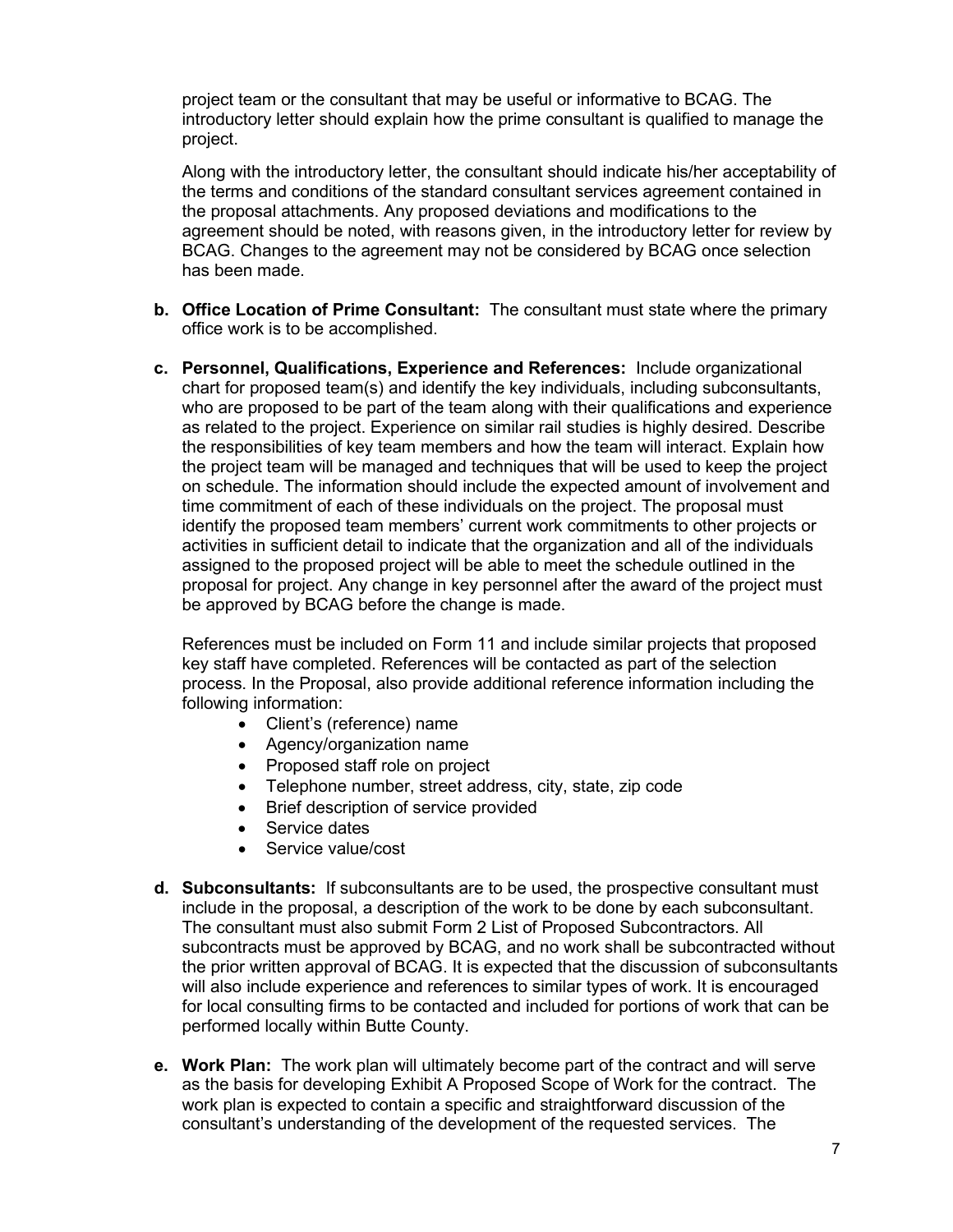description of how the objectives will be achieved shall be presented in a logical, innovative manner such that it is clearly understood how the stated work products can efficiently be delivered. BCAG has provided a sample work plan in Attachment A Scope of Work (BCAG Expected).

- **f. Project Schedule:** The consultant shall prepare a comprehensive schedule showing the delivery schedule of the products to be accomplished. The schedule should show each activity, when that activity begins, and how long it will continue. Provide the number of weeks required for completion of activities and identify activities that are interdependent. The schedule should also include proposed public outreach meeting dates. BCAG has provided a sample schedule in Attachment B Project Timeline (BCAG Expected).
- **g. Conflict of Interest Statement:** The prospective consultant shall disclose any financial interest or relationships that may constitute a conflict of interest in proposing on this request.
- **h. Disadvantaged Business Enterprise (DBE):** It is the policy of BCAG that Disadvantaged Business Enterprises (DBEs), as defined in Title 49 Code of Federal Regulations (CFR), Part 26, shall have equal opportunity to participate in the performance of contracts financed in whole or in part with Federal funds under any agreement. The consultant must complete Form 10 Consultant Proposal DBE Commitment and Exhibit 15-H Proposer/Contractor Good Faith Efforts (if applicable). The DBE requirements of Title 49 CFR, Part 26 will apply to any consultant agreement. BCAG's DBE goal for this project is **0.42%**. Businesses certified with the California Department of Transportation can be identified at the following website: [http://www.dot.ca.gov/hq/bep/find\\_certified.htm](http://www.dot.ca.gov/hq/bep/find_certified.htm)
- **i. Insurance Coverage:** The prospective consultant shall provide a summary of the firm's insurance coverage for:
	- Comprehensive General Liability Insurance
	- Professional Errors and Omissions Insurance
	- Automotive Liability Insurance, and
	- Worker's Compensation Insurance

For additional information regarding insurance requirements, see Attachment I Standard Insurance Requirements – Professional Services (Proposal Reference Information document, page 44).

**j. Cost, Employee Hours and Rates:** The contract will be an Actual Cost Plus Fixed Fee Type contract. For submittal within the body of the Proposal, the proposed personnel identified in item "C" above shall be itemized and their hourly rates provided only. Separately in the Cost Proposal, and using Exhibit 10-H1 Cost Proposal and Exhibit 10-K Consultant Annual Certification of Indirect Costs and Financial Management System as examples, provide detailed cost information for the project. Note that consultant Exhibit 10-H1 and 10-K are examples of how this information should be provided – these forms can be used or consultant can use a different format if preferred. These should include the cost multipliers, overhead rates, fees, profits etc., that would be utilized in developing the Cost Proposal for the Scope of Work. Hourly rates may be shown as "base" or "loaded/burdened" yet should clearly indicate what is included if presented as a "loaded/burdened" rate. The cost information must also be shown for all proposed subconsultants.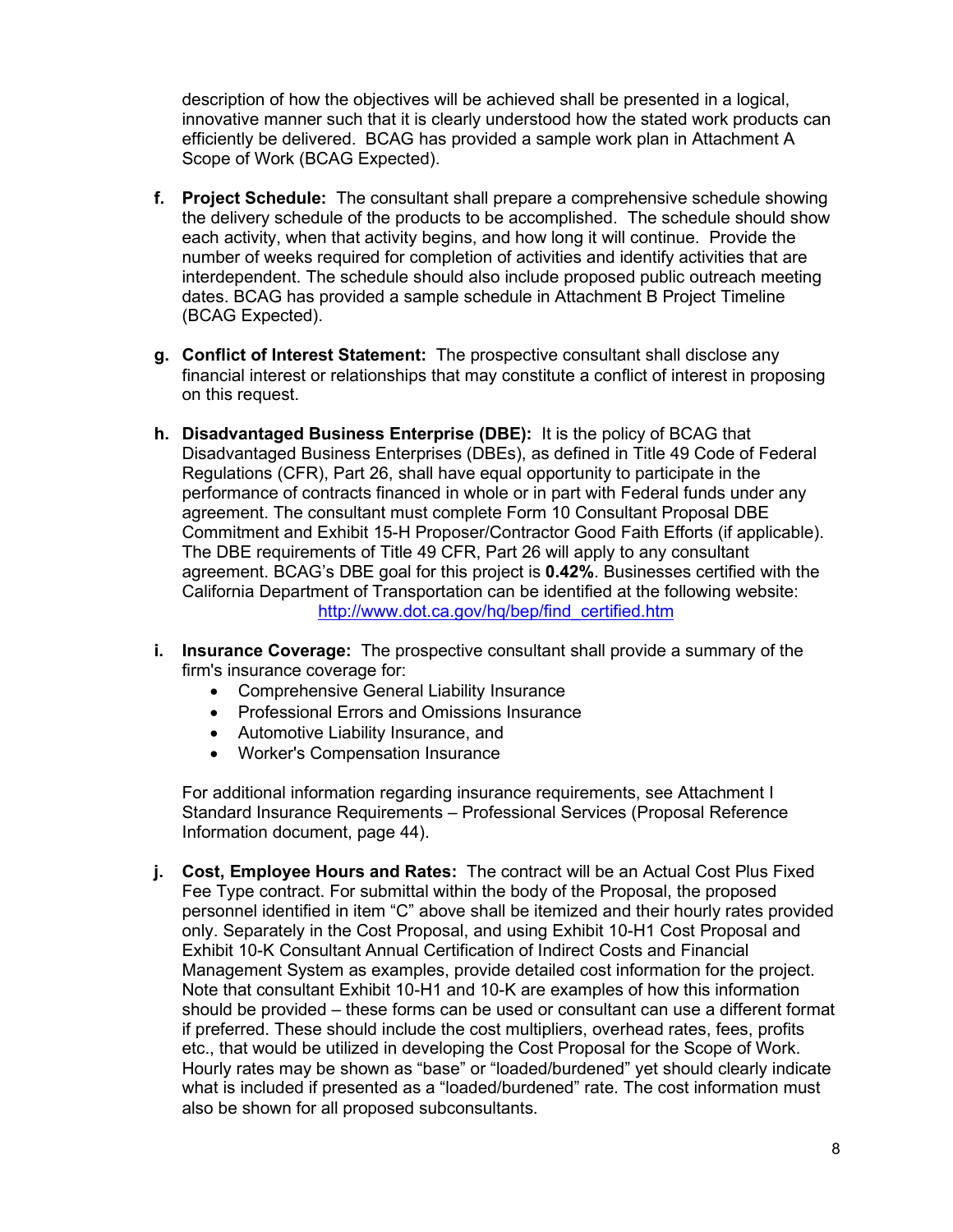The proposed total cost for shall be submitted under separate cover, or separate electronic file, titled Cost Proposal and will not be opened until final selection of the preferred consultant.

**k. Title VI Compliance:** BCAG policy prohibits discrimination or preferential treatment because of race, color, religion, sex, national origin, ancestry, age (over 40), physical or mental disability, cancer-related medical condition, a known genetic pre-disposition to a disease or disorder, veteran status, marital status, or sexual orientation.

It is the policy of BCAG to encourage and facilitate full and equitable opportunities for small local businesses to participate in its contracts for the provision of goods and services. It is further BCAG policy that no discrimination shall be permitted in small local business participation in BCAG contracts or in the subcontracting of BCAG contracts.

The successful consultant shall comply with the BCAG's non-discrimination policy. Title VI Solicitation Notice: BCAG, in accordance with the provisions of Title VI of the Civil Rights Act of 1964 (78 Stat. 252, 42 U.S.C. §§ 2000d to 2000d-4) and the Regulations, hereby notifies all bidders that it will affirmatively ensure that any contract entered into pursuant to this advertisement, disadvantaged business enterprises will be afforded full and fair opportunity to submit bids in response to this invitation and will not be discriminated against on the grounds of race, color, or national origin in consideration for an award.

BCAG reserves the right to reject any or all proposals, to waive any irregularities or informalities not affected by law, to evaluate the proposals submitted, and to award the contract according to the proposal which best serves the interests of BCAG.

## **VII. Proposal Submittal Conditions**

The Proposal shall not exceed fifteen (15) single-sided printed pages, excluding cover sheet, table of contents, index sheets and resumes. Double-sided pages will be allowed and counted as two (2) pages. Resumes included with the Proposal shall not exceed one single-sided printed page per person listed in the table of organization.

#### Electronic Submittal

It is acceptable to submit proposals via email. Please submit two (2) separate PDF files, one containing the Proposal, and another containing the Cost Proposal. Maximum file size is 10mb per email. If necessary, send via separate emails if file sizes exceed 10mb. Hosting the files on a shared site (Microsoft OneDrive, Dropbox, etc.) and emailing a link to BCAG for download is also acceptable. Please submit electronic proposals to cdevine@bcag.org.

#### Hard Copy Submittal (optional)

If you wish to submit hard copies of Proposal and Cost Proposal instead of electronically via email, include One (1) sealed Proposal package marked "ORIGINAL COPY". Within that package there shall be one (1) Original Proposal and three (3) photocopies. There shall also be one (1) USB flash drive containing all information except Cost Proposal. The Original Proposal shall contain the "Attachment Checklist" as the first page with all required attachments. The additional two Proposal copies may contain photocopies of the original package only and must be included in the sealed package marked "ORIGINAL COPY" along with the Original Proposal.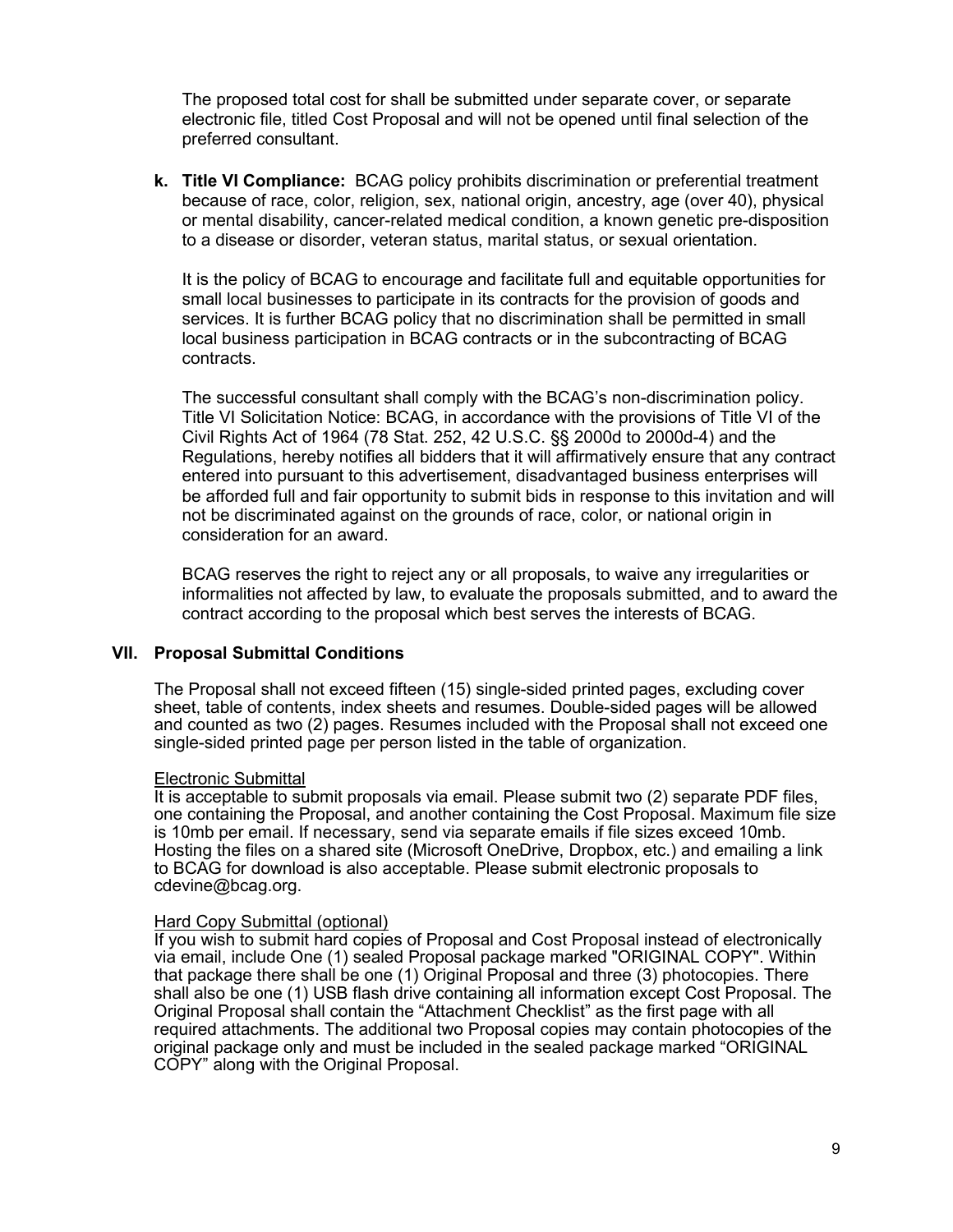Please submit: One (1) original Proposal, three (3) copies of your written Proposal, one (1) Original Cost Proposal (sealed under separate cover), and one (1) USB flash drive containing all information except Cost Proposal addressed to:

BCAG 2024 Sustainable Communities Strategy Update Butte County Association of Governments 326 Huss Drive, Suite 150 Chico, CA 95928 Attn: Chris Devine, Planning Manager

All submittals must be received by **12:00 PM on Friday, June 17, 2022.** This is a firm deadline, and no proposals will be accepted after this time. All Proposals become the property of BCAG. The cost of preparing, submitting, and presenting a Proposal and participating in an interview are at the sole expense of the consultant. BCAG has the right to reject any or all of the Proposals received as a result of this request. Solicitation of Proposals in no way obligates BCAG to contract with any firm or individual. The decision to approve and award a contract is at the discretion of the BCAG Board of Directors and resides within the authority granted to the Executive Director to accomplish the execution of any contract.

#### **1. Modification or Withdrawal of Proposal**

Any Proposal received prior to the date and time specified above for receipt or Proposals may be withdrawn or modified by written request of the consultant. To be considered, the modification must be received in writing, and the same number of copies as the original proposal, prior to the date and time specified above for receipt of proposals.

RFP Addendum: Any changes to the RFP requirements (if required) will be made by written addenda by the Project Manager and shall be considered part of the RFP. Upon issuance, such addenda shall be incorporated into the agreement documents, and shall prevail over inconsistent provisions of earlier issued documentation and be forwarded to prospective consultants. It will be the consultant's responsibility to assure that all addenda are incorporated into the proposal as required according to all the terms and conditions for submittal of the proposal.

Verbal Agreement or Conversation: No prior, current, or post award verbal conversations or agreement(s) with any officer, agent, or employee of BCAG shall affect or modify any terms or obligations of this RFP, or any contract resulting from this procurement.

Special Funding Considerations: Any contract resulting from this RFP will be financed with funds available to BCAG through the Federal Transit Administration (FTA) Section 5304 and Local Transportation Funds (LTF). In the event the requested service is eliminated or reduced due to lack of funds, BCAG reserves the right to terminate or revise any contract or not enter into an agreement at all.

Exceptions and Alternatives: Consultants may not, after exhausting protest avenues, take exception or make alterations to any requirement of the RFP. If alternatives or options are proposed, consultant must clearly identify such. BCAG expressly reserves the right in its sole discretion to consider such alternatives and to award a contract based thereon if determined to be in the best interest of BCAG. Since BCAG desires to enter into one contract to provide all of the intended services, only those Proposals to provide all service will be considered responsive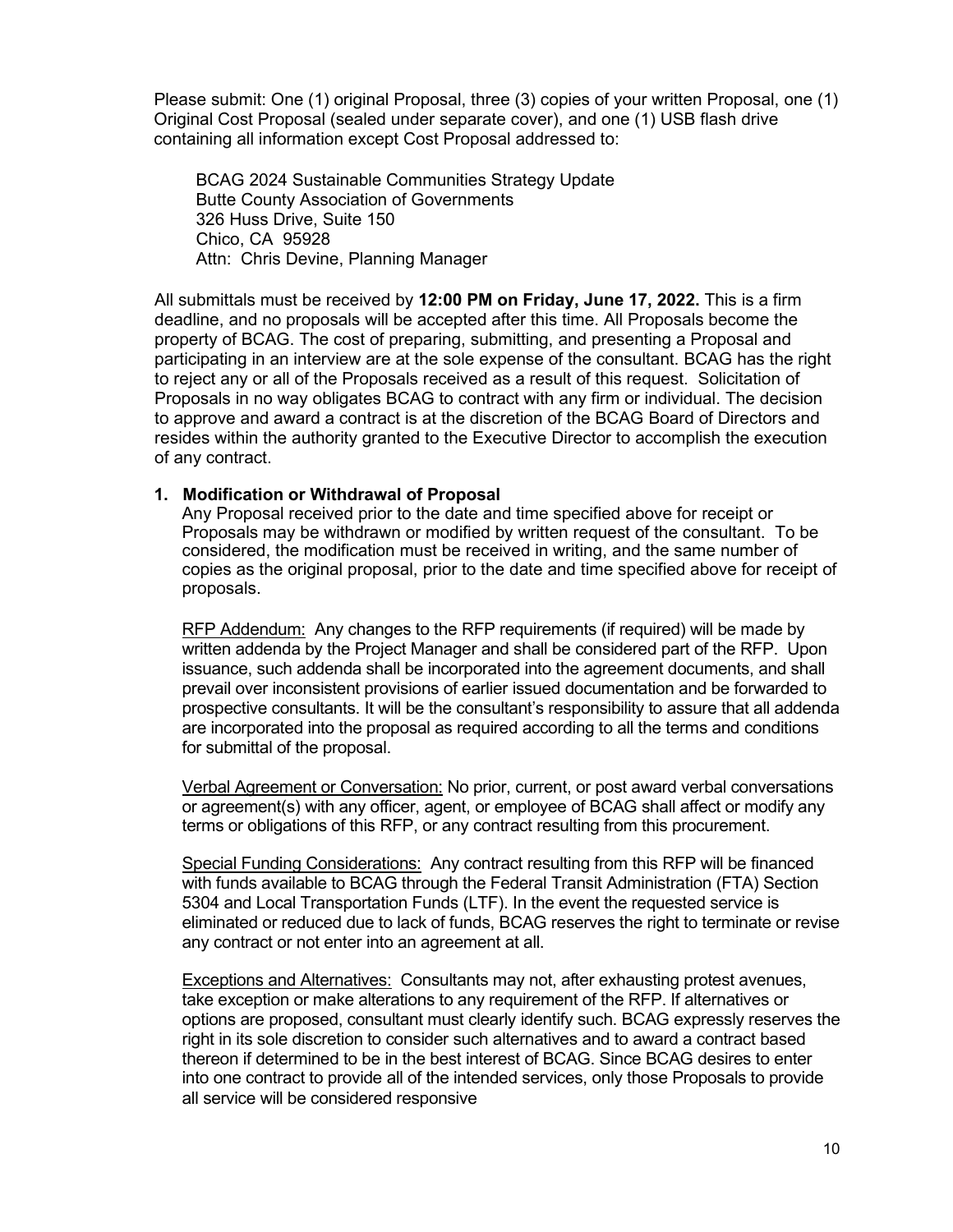## **2. Signature**

Only an individual who is authorized to bind the proposing firm contractually shall sign Form 9 - "Proposer Certification Clauses and Proposal Signature Page". The signature must indicate the title or position that the individual holds in the firm who is authorized to certify that the Proposal is a firm offer for at least a ninety (90) day period. Submitted proposals shall be rejected if Form 9 is not signed. Electronic signatures are acceptable.

## **VIII. Rejection of Proposals**

Failure to meet the requirements of items IV, VI, VII, VIII and IX of this RFP, shall be cause for rejection of the proposal. BCAG may reject any proposal if it is conditional, incomplete, contains irregularities or reflects inordinately high-cost rates. BCAG may waive immaterial deviations in a proposal. Waiver of an immaterial deviation shall in no way modify the RFP documents or excuse the proposing firm/team from full compliance with the contract requirements if the proposer is awarded the contract.

Proposals not including the proper "required attachments" shall be deemed nonresponsive. A non-responsive proposal is one that does not meet the basic proposal requirements. Failure to meet the submittal requirements of the proposal shall deem it non-responsive and therefore be cause for rejection.

More than one proposal from an individual, firm, partnership, corporation or association under the same or different names, will not be considered. Reasonable grounds for believing that any consultant has submitted more than one proposal for the work contemplated herein will cause the rejection of all proposals submitted by that consultant. If there is reason to believe that collusion exists among the consultants, none of the participants in such collusion will be considered in this or future procurements. The decision to approve and award a contract is at the discretion of the BCAG Board of Directors and resides within the authority granted to the Executive Director to accomplish the execution of any contract.

## **IX. Proposal Evaluation**

Evaluation of the proposals will be accomplished by a BCAG-appointed selection committee. The selection committee will utilize the included "Criteria for Evaluation of Proposal" for submitted proposal evaluations.

Following proposal evaluations, a "short list" of qualified consultants may be developed by the committee with up to three consultants being invited to interview with the consultant selection committee to explain their relevant experience, approach and methodology. The "short list" will be based on proposal evaluations (see above) and other actions and submissions pursuant to this RFP, information provided by former clients for whom similar work has been performed, and consideration of any exceptions taken to the proposed contract terms and conditions. Following the interview process, the consultant selection committee will rank the interviewed firms. The consultant selection committee may choose to forgo the interview process and begin negotiations with a top ranked consultant. Cost proposals will be opened for the top ranked consultant selected. In the event an agreement cannot be successfully negotiated with the top ranked consultant, the second ranked consultant will be invited to enter into negotiations. This process will be continued, if required, until a satisfactory agreement can be negotiated. Unopened cost proposals will be returned.

## **X. Contract Award**

Upon recommendation from the consultant selection committee, the Executive Director of